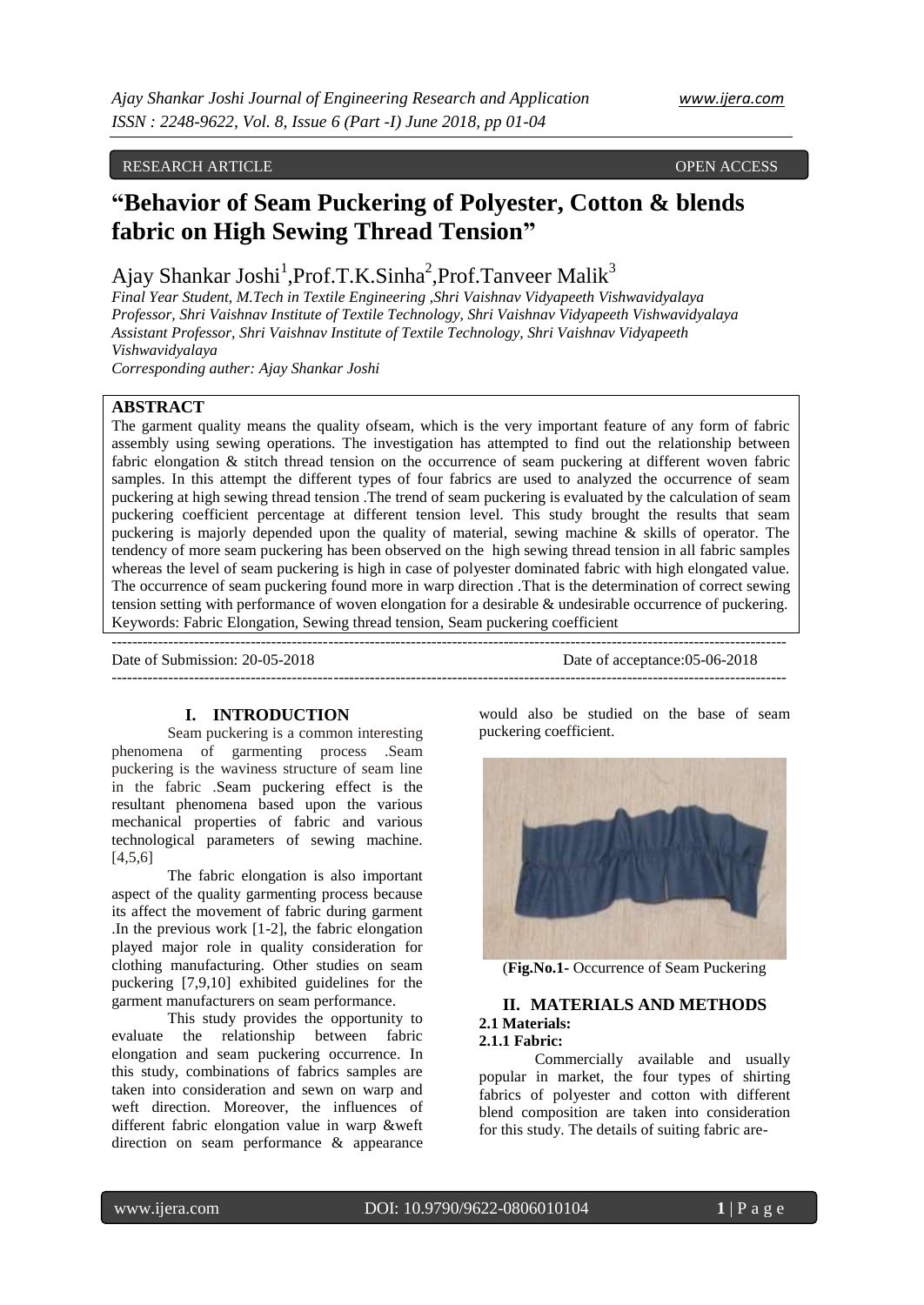| Table no.1, Type of Fabric |                    |  |  |  |
|----------------------------|--------------------|--|--|--|
| <b>Type of Fabric</b>      | <b>Given Title</b> |  |  |  |
| 100%                       | F <sub>1</sub>     |  |  |  |
| Polyester                  |                    |  |  |  |
| $\overline{60:}40$ Cotton  | F2                 |  |  |  |
| & Polyester                |                    |  |  |  |
| 70:30 Cotton               | F <sup>3</sup>     |  |  |  |
| & Polyester                |                    |  |  |  |
| 100% Cotton                | F4                 |  |  |  |

#### 2.1.2 **Sewing Thread:**

The sewing threads are configured for number of plies, actual linear density, twist direction and tensile properties are used. Commercially available & usually popular polyester sewing threads of different colour with same number is used for this study.

| (Table No.2-Type of Sewing Thread) |  |
|------------------------------------|--|
|------------------------------------|--|

| Sewing Thread No.<br>1000 NOVEMBER | Material                             |                                                                                 |  |
|------------------------------------|--------------------------------------|---------------------------------------------------------------------------------|--|
|                                    | 100% Polyester<br>[이 사내 주인 사이] [ 이 ] | · Brown-Bobbin Thread<br>standard in basic metabolis Grad<br>· White-Cop Thread |  |



(**Figure no.2,** Single Needle lock stitch machine )

#### **2.1.3 Sewing Machine:**

The most common & popular single needle lock stitch sewing machine for simple sewing operation is used for study.During sewing sample preparation the static bobbin thread tension is kept constant with other technological parameters of machines are kept constant. (Table No.3-Type of Sewing Machine)

| Type:                                          | Company Needle No.   Dial No.   Stitch | per inch | Speed(rpm) |
|------------------------------------------------|----------------------------------------|----------|------------|
| Single Needle Juki Japan 16 No.<br>Lock stitch |                                        | 10       |            |



**Figure no.2,** Single Needle lock stitch machine )

#### 2.1.3 **Fabric Testing**

|                   | F1     |      | F.            |      | B      |           | F4           |              | Unit |
|-------------------|--------|------|---------------|------|--------|-----------|--------------|--------------|------|
| Test Parameters   | Length |      | With Length   | With | Leagh  | 新通        | Length Width |              |      |
| Fabric Crimp      | 461    | 160  | $-115$ $-133$ |      | $-533$ | 218       | $-225$       | -142         | 覧    |
| Fabric Streagh    | 1005   | 新报   | 1112 9601     |      | 10691  | 蜘蛛        | 51           | <b>14.01</b> | Ř5   |
| Fabric Elongation | 扣      | 2115 | 並42   1703    |      | 36     | 1681 9.75 |              | 1037         | 髯    |

### **2.2 METHODS**:

.

# **2.2.1 Fabric sample preparation**

First Stage of this study, procurement of suitable fabric .In that we used 4 different fabrics mentioned in that Table no.1.The main fabric specifications are tested under the standard condition. , The different tests are carried out for this study fabric elongation, thickness, ends per inch, picks per inch, warp & weft count.

In second stage, we prepared the samples with measurement of 30\*5 Centimeter (approximate 12\*2 inches). We prepared the samples in warp & weft direction of each fabric samples.



(**Figure no.3**-Sample preparation)

#### **2.2.2 Seam sample preparation**

In next stage, we applied the stitch on separate warp & weft wise direction of fabric samples at single needle lockstitch sewing machine, Juki, Japan and produced a balance seam under the constant sewing speed, needle size, standard sewing thread counts, feed system and bobbin thread tension. In this stage we used High sewing thread tension-

The seam samples have prepared in such a way that the seams run through the middle of each samples. In that total number of seam samples are  $4*2*3=24$  that are each warp & weft of separate 4 different fabrics on high level of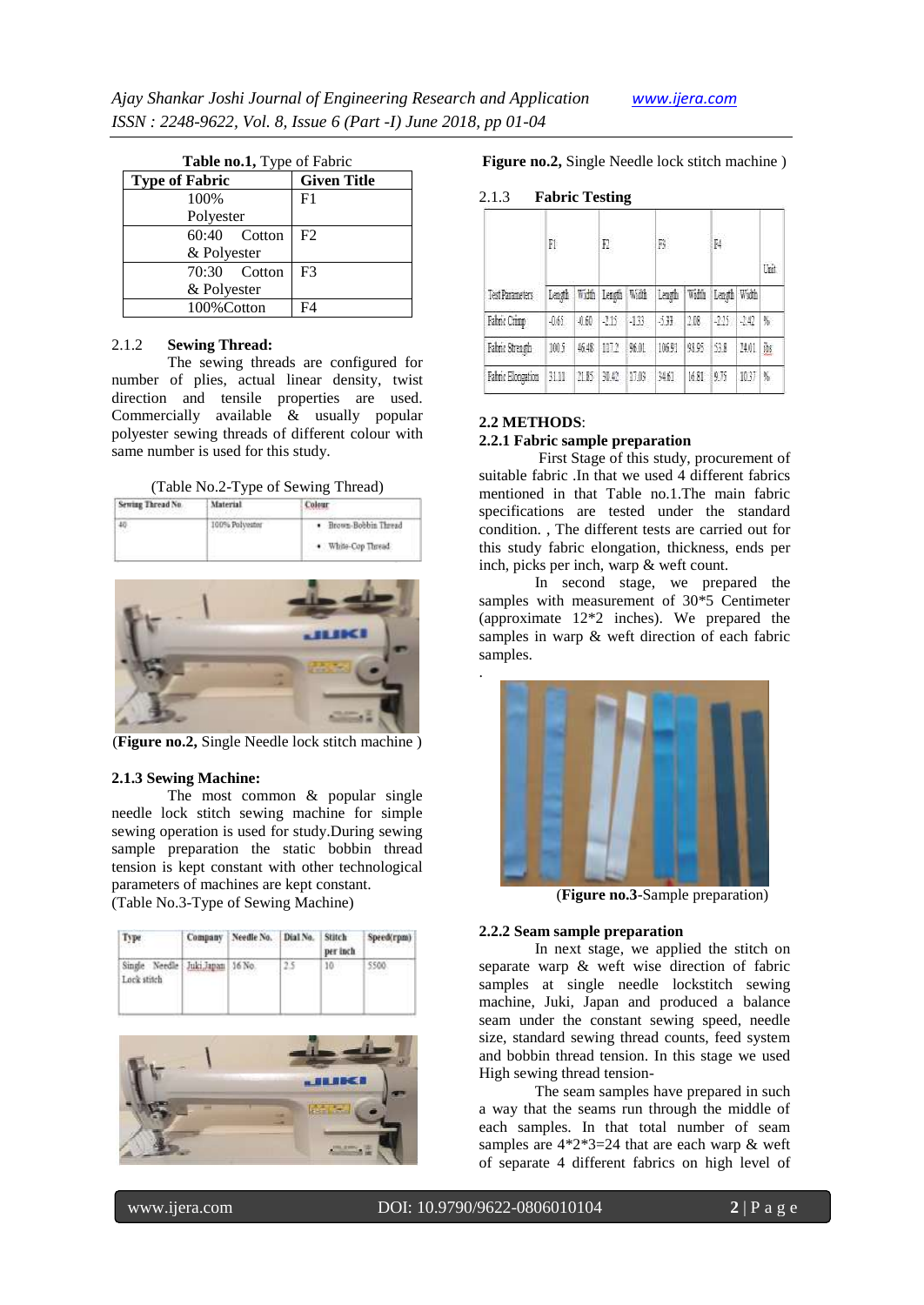sewing thread tension. Seam samples have observed carefully & noted the puckering length (Shrinkage pucker) then

Calculate the seam puckering coefficient, the formula is

 $P_o = (L_0 - L_1/L_0) * 100$ 

Whereas  $L_0$  is initial sample length, L1 is sewn length of sample,P0 is seam puckering coefficient.

Thereafter we prepared and analyzed the different related tables of observed value of seam puckered with different fabric elongation value at high sewing thread tensions. The observed data are exhibited by graphs.

#### **III. RESULTS & DISCUSSION**

**3.1 Study on fabric elongation and seam puckering coefficient at high thread tension before wash** 



(**Graph no.1** Fabric Elongation with Seam puckering coefficeint at High Sewing thread tesnion warp wise )

**Table No 4** Fabric Elongation with Seam puckering coefficeint at High Sewing thread tesnion warp wise

| Fabric         | Fabric Elongation % | Seam pucker coefficient % |
|----------------|---------------------|---------------------------|
| F1             | 31.11               | 16.66                     |
| F <sub>2</sub> | 30.42               | 16.66                     |
| F3             | 34.61               | 13.33                     |
|                | 9.75                | $10^{-1}$                 |

This graph showed that occurance of very high seam puckering in F1,F2,F3 with polyester contained fabric and 10% seam puckering showed by F4 contained 100% cotton .high fabric elongated fabric showed very high seam puckering coeffieienct at high sewing thread tesnsion .

(**Graph no.2** Fabric Elongation with Seam puckering coefficeint at High Sewing thread tesnion weft wise )



(**Table no.5** Fabric Elongation with Seam puckering coefficeint at High Sewing thread tesnion weft wise )

|                                   | w.                                                                        |                           |  |
|-----------------------------------|---------------------------------------------------------------------------|---------------------------|--|
| Fahrie<br>4632X                   | 25 - 9 M ANY 1 TAU 1 1 1 2 2 1<br>Fabric Elongation %<br>지하게 되었다 들어가자 원소를 | Seam packer coefficient % |  |
| $\frac{\mathbb{P}1}{\mathbb{P}2}$ | 21.85                                                                     | 16.66                     |  |
|                                   | 17.08                                                                     | 15.                       |  |
| 群                                 | 16.81                                                                     | 13.33                     |  |
| F4                                | 10.73                                                                     | 10                        |  |

This graph showed that occurance of very high seam puckering in F1,F2,F3 with polyester contained fabric and 10% seam puckering showed by F4 contained 100% cotton .high fabric elongated fabric showed very high seam puckering coeffieienct at high sewing thread tesnsion .

**Table no.13 summary chart for relationship between fabric elongation and seam puckering coefficient at warp & weft wise**

| Fabric | ENG<br>(Warp-Weft)    | Seam packering coefficient at High Sewing Thread Teaston |                 |  |  |
|--------|-----------------------|----------------------------------------------------------|-----------------|--|--|
|        |                       | Warp                                                     | Well            |  |  |
| n.     | 顶齿<br>(35-20%)        | Yes High<br>16%                                          | Yes High 10%    |  |  |
| 12     | 田由<br>(30-17%)        | Yes High<br>16%<br>-96                                   | Yes High<br>10% |  |  |
| B.     | High<br>$(34 - 1096)$ | Yes High<br>13%                                          | LPVTet High     |  |  |
| Fŧ     | Low.<br>(9-10%)       | Yes High<br>10%                                          | Yes High<br>10% |  |  |
|        |                       |                                                          |                 |  |  |

**E%-Fabric Elongation percentage level**

## **IV. CONCLUSION**

This study concludes that, in the application of High sewing thread tension that gives high percentage of seam puckering